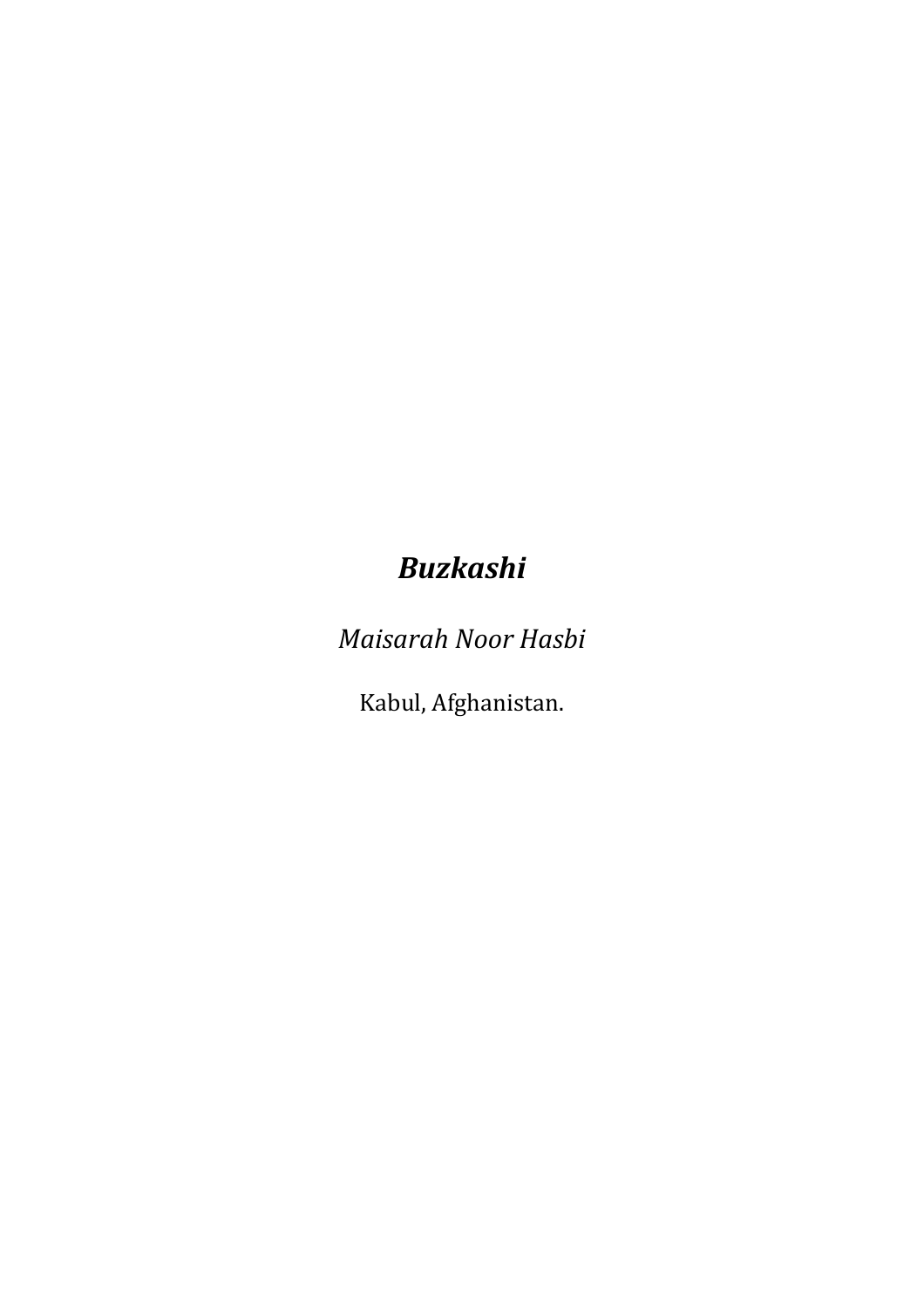"*Wolves dripped with danger, Staking their un-rightful claim. Fearing souls clawed out.*"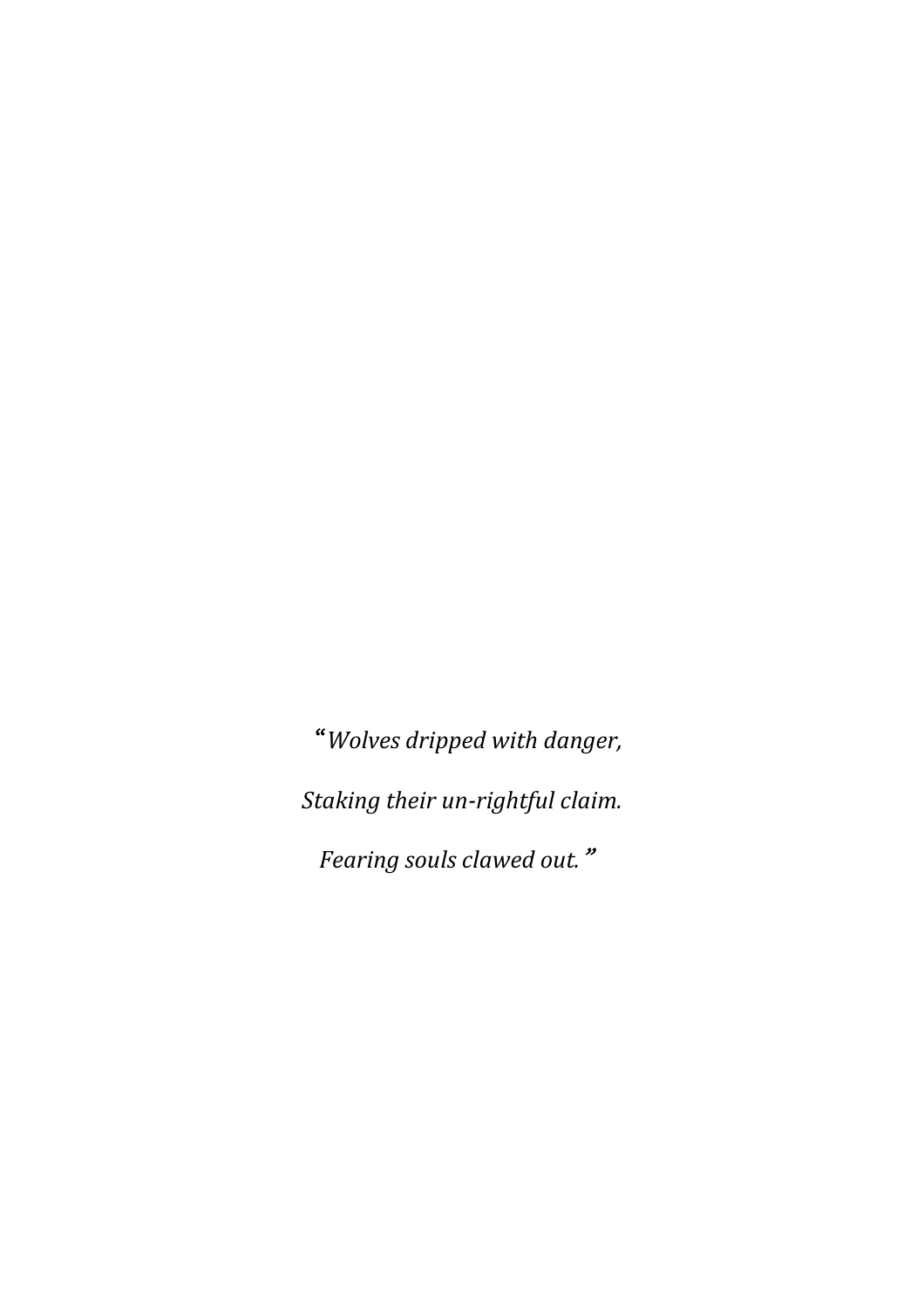# *One*

The vast fields of Kabul wearily stood under the harsh stare of the setting, wartorn sun. The hills were painted with the blood of locals and the various colours of the Soviet Ushankas and Pilotkas flooded the valleys. It was only a matter of time until the over-powered army crashed over the outskirts of the city like a tsunami.

Rafi Abdullah shook his head and looked back to his humble home from his spot on a raised platform. The red brick, oak and cement structure wasn't anything special, but it was home. The place he grew up in, where his only child learned the way of their culture and where his future grandchildren were to be nurtured. He noted that it was only a moment until the sun should take refuge, and the moon would stand guard. With this in mind, he fumbled back inside and took shelter from the core-shaking chill of winter's harsh, frigid breath.

The nervous yet naive chatter of children and soothing voices of the respective mothers filled the living room that Rafi entered. Placing themselves on the carpeted floor, most of his immediate female family was situated on one side of the room. His closest companions, and the rest of the men, had moved one of the large couches to the side, making room for them and the blankets that were being handed out by his sister, Fatimah. Rafi darted towards the men to join the table-less round table.

"Have you heard the news?" His best friend Ahmed prodded round the circle, simultaneously ripping a piece of bread and looking over his shoulder nervously.

Murmurs erupted. Everyone looked to his neighbour, trying to decipher what was happening while the country was in a state of war. Rafi's brow creased. He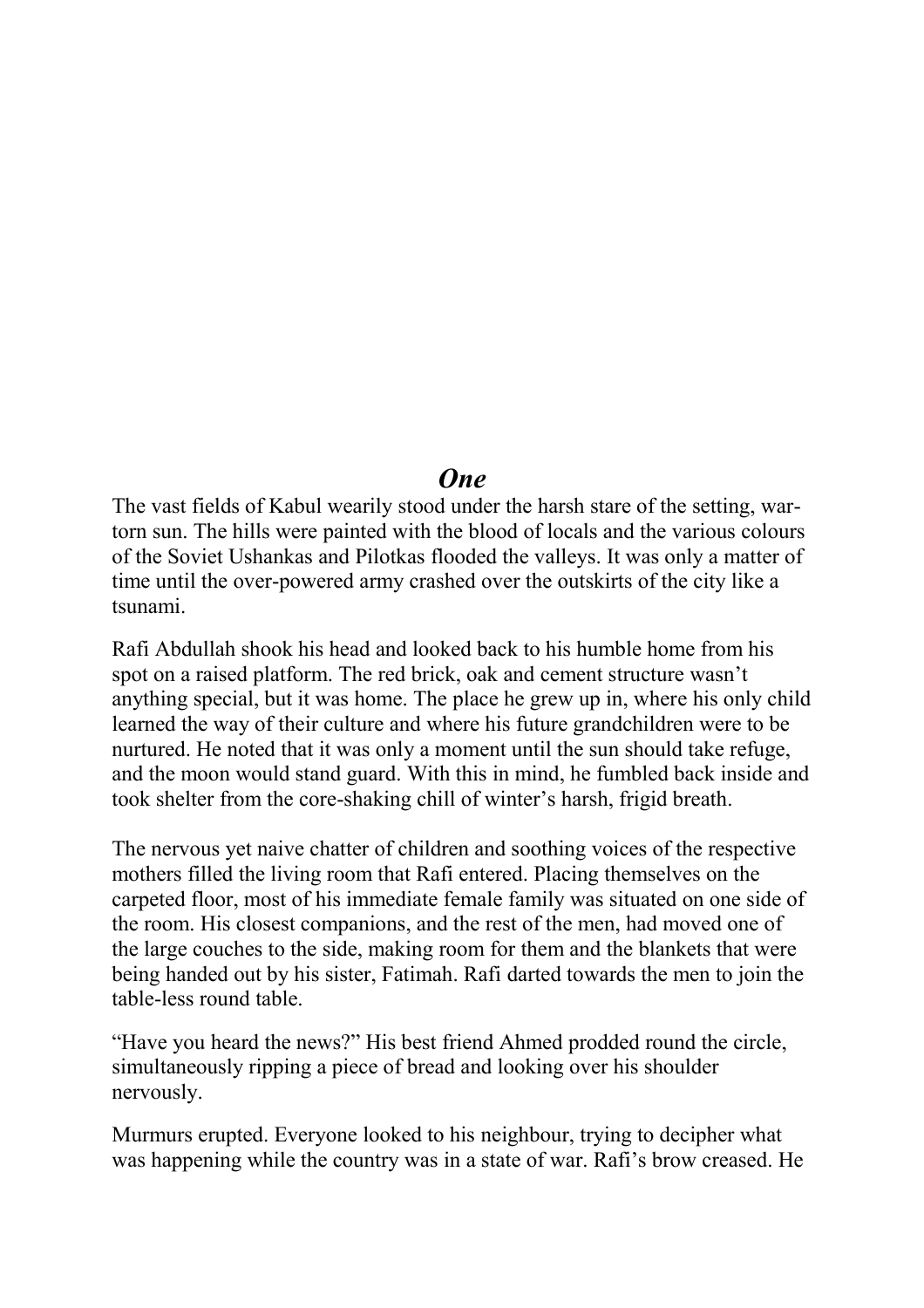stared directly at Ahmed, trying to steal a hint. Only receiving a mischievous glint in return. It was something he hadn't seen since the Soviets had sent in the first of their infantries.

A cough silenced the minute cacophony. Ahmed threw in one last piece of meat and looked over his shoulder for the last time, before he leaned in and started to concisely utter what needed to be.

"A truck heading due east was seen around our town. I investigated and confronted the people aboard," they were met with a pause. "Human traffickers, they said. Headed towards the harbour that the Soviets had already destroyed. They're on the way to the Malay Islands. Plane flight to a land called Australia."

There was more to be said by his best friend, something about 'risk' and 'danger', but Rafi did not care. A plan was already formulated in his head. He'd heard of Australia before, once or twice when he went to the bazar. One of his friends, Arif, was a travelling enthusiast, and the bazar was his home when he came back to Kabul. Not once did he ever fail to bring back a story or two.

According to him, Australia was a place where you could do whatever you wanted. It was also a bonus when Rafi heard that small, but active Muslim communities were scattered around the country. Job opportunities sprouted on every corner, and an education suddenly presented itself into his only child's future.

He looked behind him to see his seven-year-old daughter, Javeed playing with her rag doll. Oblivious in the arms of her Mother, Ayesha, she was smiling and brightening the depressed faces of the people around her. Her laughs were a foreign contrast against the crackling fire and the silent night.

The men continued talked in the asymmetrical circle until the night reached mid-point. And as the fire gradually diminished to embers, women and children started bid goodnight. However, even after the house was filled with the deathly silence of slumber, Ahmed and Rafi still had much to say.

They both had a sip or two of Rafi's quickly brewed tea before settling on the floor across each other. They cocooned themselves with quilts, before getting down to business.

"I know what you're thinking." Ahmed started, breaking the quiet of the starry sky.

"No you don't. Only God knows-" Rafi's best friend instantly cut him off.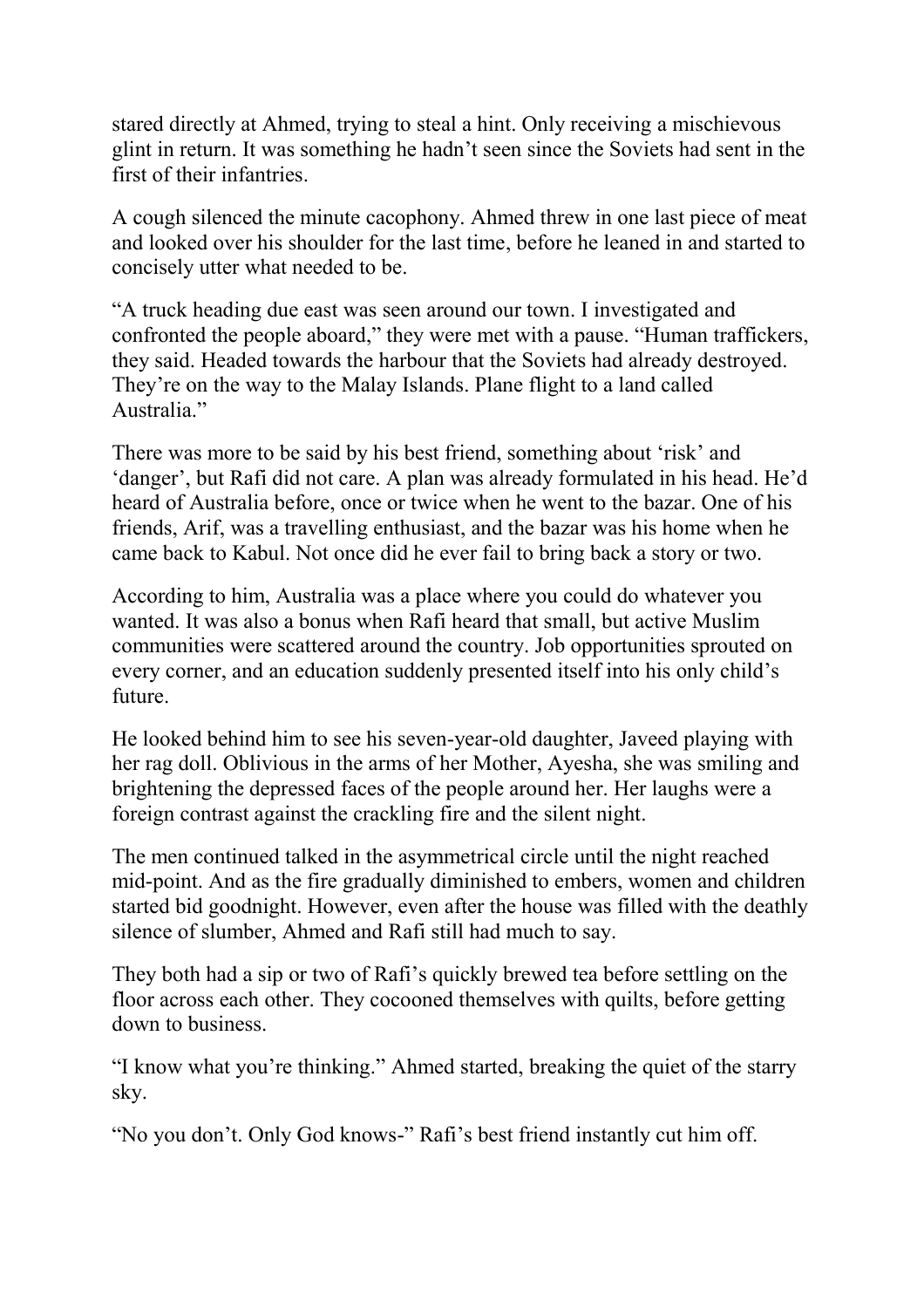"It honestly doesn't take a genius Rafi," Ahmed said with a shake of his head. "Why would you even consider that? *Bismillah*<sup>[1]</sup>, did you not hear that it was illegal? *Illegal* Rafi, *illegal.*" Ahmed chastised with a hiss.

Rafi let out a tired sigh. His breath steamed into the cold air like wispy tendrils of tribal markings.

"It's my only hope, Ahmed, and you know it. Those human traffickers are possibly the only hope I have for a better future." Rafi was greeted with nothingness for three elongated seconds. The only things racing through his mind were the opportunities to be seen in a foreign country. At that moment, Australia was the light at the end of a never-ending tunnel.

"Well have you thought about who you would hurt? Who you would endanger? Think about your parents, your wife and your friends. For God's sake, think about your *daughter.*" Ahmed was quick to chide Rafi. He thought that his long time friend was out of his mind. Though Rafi was known for being a risk taker, this was bringing him to new heights.

"Do you not see? *This is all for her*. All for my sweet, little, Javeed." He all but growled.

Rafi found it hard to control his anger. Oh how close he was to bursting the little bubble of tranquillity he had been enclosed in. He couldn't comprehend why Ahmed didn't understand. But, he still kept his stirring emotions from spilling out in the form of frustrated words. If he let them loose, he might've woken the Soviets while he was at it.

After his quiet and haste outburst, a companionable silence fell over them. While they contemplated and shivered into the early daybreak, it was always lingering, intervening when the thoughts of the two men weren't loud enough to fill the empty space.

### *Two*

Javeed roused from her sleep to the sound of pots and gravelly voices clanging against the walls in disharmony. Curious, she sat up, rubbed her eyes with her clammy hands and grabbed hold of her ragdoll. She slowly pushed away her thick quilt and tiptoed around her aunt and grandmother, whom she was sharing a room with. She thought that maybe letting them sleep would... erase the lines that were permanently etched with fear and unease onto their beautiful features.

The doorway was adorned with sheer, grey-scale drapery, which allowed people to see the shadows in the hallway and adjacent kitchen. Javeed looked back to make sure that her aunt and grandmother was still asleep, then turned to the drapes.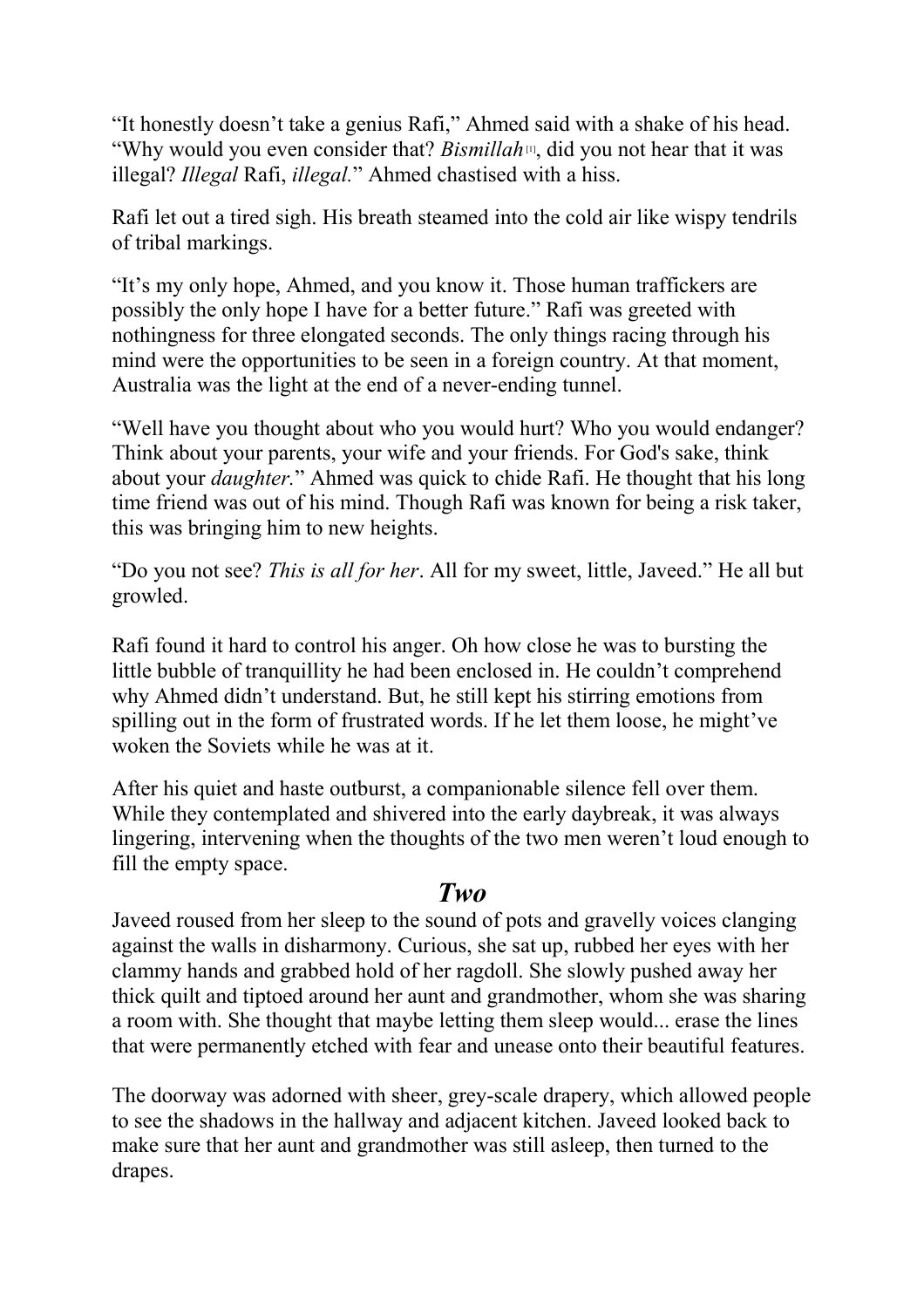She could see two figures through the curtains, they moved in a stiff manner like a shadow puppet would. Her mother owned a considerable amount of the *Encyclopedia Britannica* books and every now and then, Javeed would learn about the many cultures of the world. Though none of it was animated, Javeed could imagine the grace of the Chinese dancers as they moved. The detail and finesse of Javanese shadow puppets as they interacted behind the cloth stage.

As she stood behind the curtain not knowing what to do, the voices that woke her slowly ascended in volume and ferocity. Javeed was stunned. The voices were distinctly male and female, almost like her parents. But, no, it couldn't be. Her parents never fought. And with the way the man and woman in the kitchen disputed like two Roman gladiators releasing their battle cries, she wondered why no one had woken up. Or why no one else was sobbing like she was.

Maybe it was just in her juvenile mind.

Javeed finally scavenged through her heart to find the secret treasure trove of golden courage. She moved aside the curtain and walked warily towards the kitchen. She was precise with her footsteps, determined to avoid that one creaky floorboard, albeit the kitchen is only two meters away from her.

When she was only mere centimetres away from the verbal brawl in the kitchen, the voices became more distinct. Her eyes widened, on their own accord, in fright. Her mother's voice rang clear, slicing through the air like a malignant blade. Javeed quivered in fear. Her kind mother had transformed into a ferocious beast and she could hear her father trying to tame her with reason.

"How could you be so selfish?" Ayesha growled, another crash of a plate accompanying her.

"It was for a better future. By the time this God forsaken war ends, it'll be years until we can recover and move on!" Her father's deep baritone was deathly calm, almost emotionless.

"If we leave, it will leave less people to help rebuild the village! More than half of our village population consists of the elders!" Rafi paced and clenched his jaw. His wife's pupils were dilated and set ablaze. She was stubborn and opinionated, a personality that can often tip the scales.

Javeed slouched against the hallway walls. She kept an open ear on the conversation. Her curiosity was peaking and she was praying that no one else would wake up.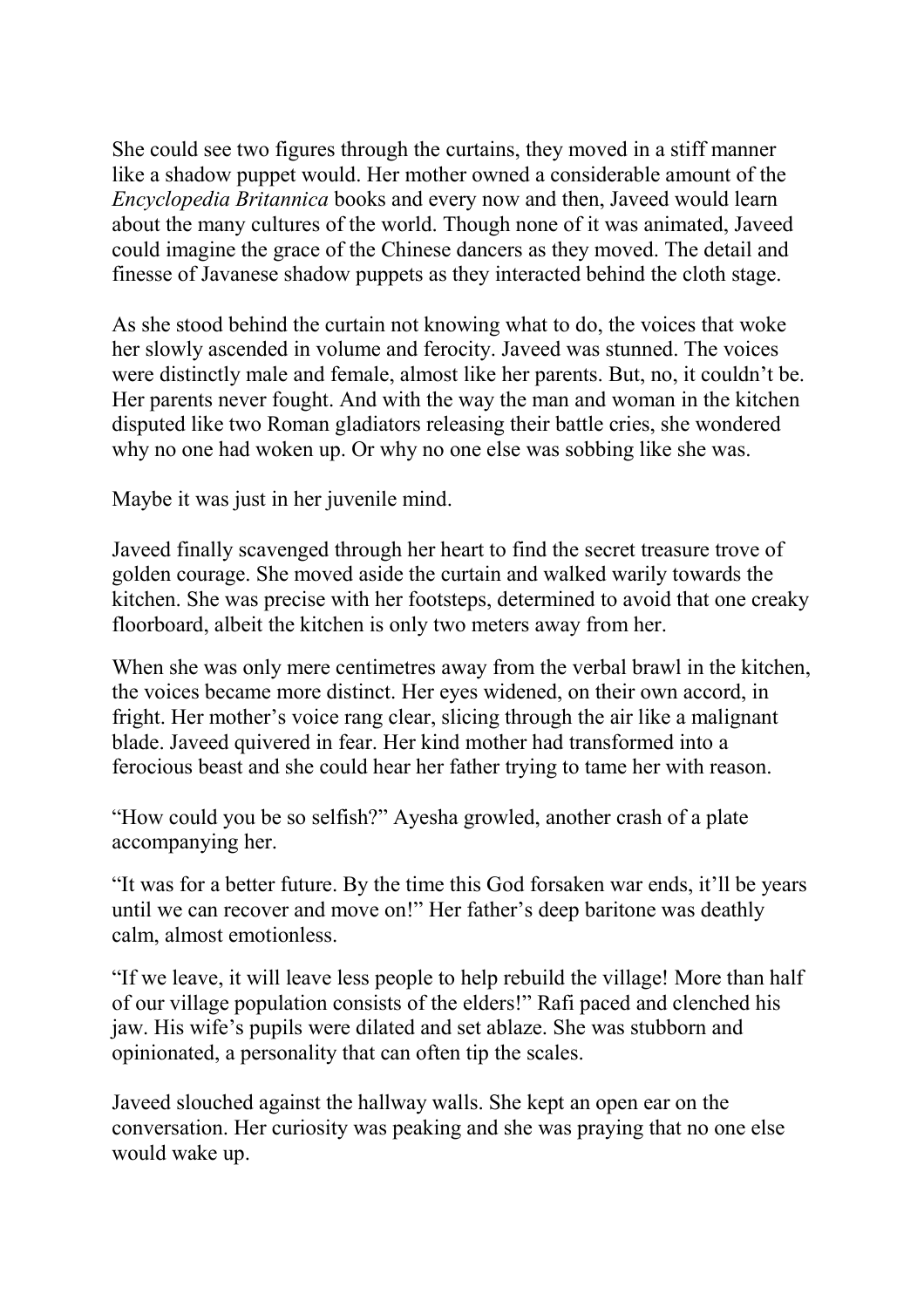Rafi sat down at the dining table and bent his head down onto his folded arms. Ayesha sat down opposite him, rigid and stiff as a board. Rafi had mumbled something unintelligible and Javeed's mother raised an accusing brow.

"I don't want to go either dear, but Javeed has the best chance for a future in Australia. She's supposed to start school this year. At the rate the war is going, she won't even be starting until she's at least twelve." Rafi's voice was shaking, breaking. He was unbearably exhausted from the weight on his shoulders. Ayesha could barely hear him but his words still translated.

Ayesha scrunched her nose up in thought. She'd planned to list out all her worries and doubts until her husband lifted a palm.

"Do not worry. I know you can speak fluent English, and there are Muslims where they plan to take us." Rafi said, defeated. If that didn't sway her, he didn't know what would.

Javeed was utterly confused. Where would they be going? Why did they have to go? She knew about the bad men in the funny hats, but they've never done anything to her family.

Suddenly, wooden chairs scraping against the cool, ceramic tiles sharpened her senses. She stood up and tried to sprint as quietly as she could back to her designated bed, keeping an open ear towards the kitchen. She slipped into the bed, evened her breathing, pulled the covers over her and squeezed her eyes shut. Never ending streams of questions running around her mind.

## *Three*

It's been two weeks since Javeed's adventure in the halls. Rafi and Ayesha finally came to an agreement. While Javeed pretended to sleep the morning in, the couple decided to leave fourteen days after the conversation. Rafi had also backed up his argument to immigrate with one little fact: that the bunker was a tad claustrophobic. Ayesha had squirmed when she heard that. Small spaces made her feel scrutinised, insignificant and like all the attention was on her.

The rest of the relatives were either too old or reluctant to leave. It was safe to say that Javeed was shocked to see that all of her favourite aunts and cousins had disappeared into thin air. They'd been moved to an underground bunker, stocked with food, water and a working radio. Rafi could only pray that his friend, Umar, would keep his promise to protect his family.

When it was Ahmed's turn to pack up and head towards the bunker, he gave Rafi one last hug.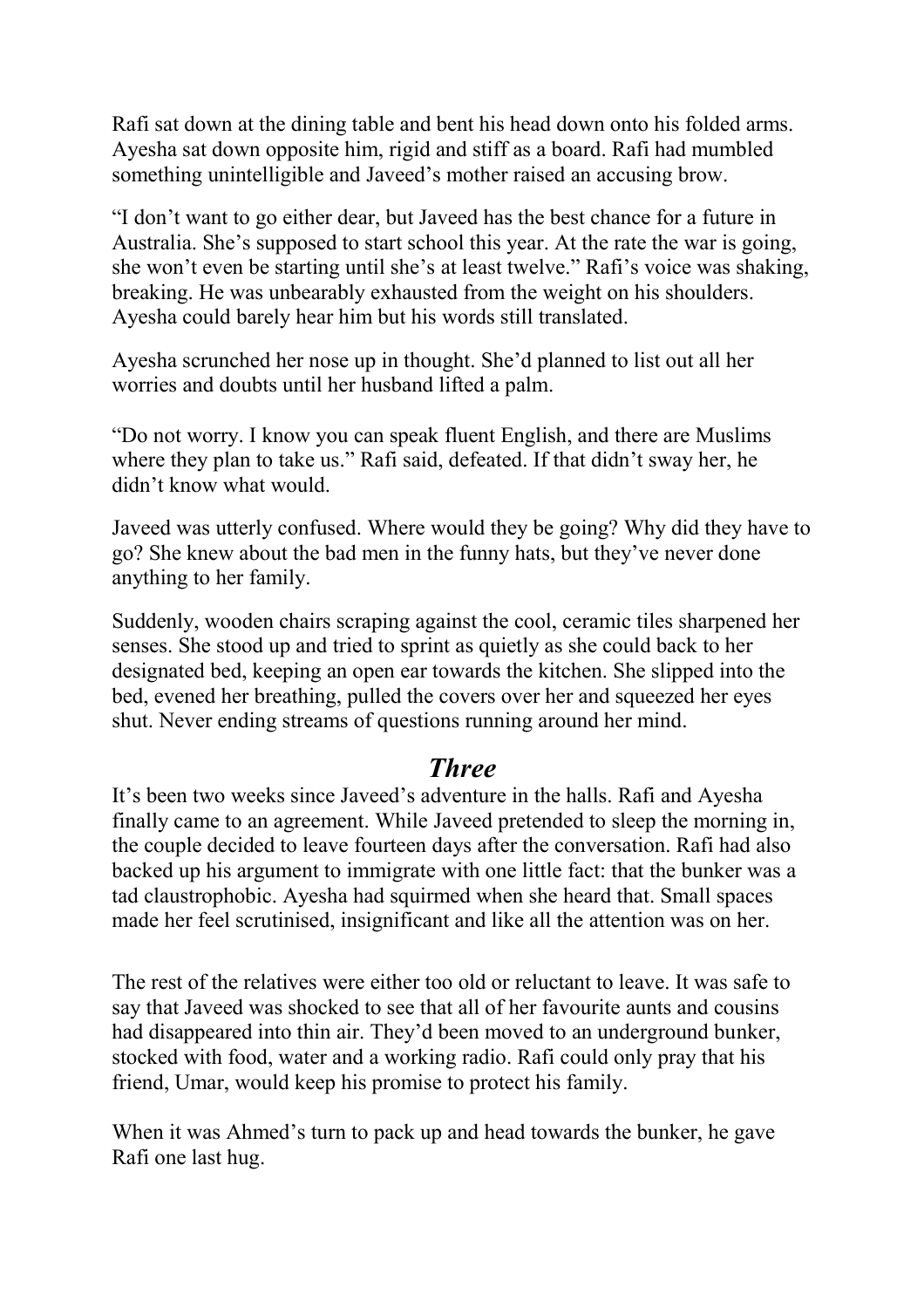"Good luck. May Allah be with you. I'm going to miss you brother."

Those exact words were the last thing Rafi heard from Ahmed before he left.

Javeed was also surprised to see her mother set her great collection of Encyclopedias into a dusty box, hiding them under a row of floorboards, which had a hidden storage compartment. She wondered what else her parents had hidden from her. A sibling? Perhaps her name wasn't Javeed Rafi Abdullah at all.

But there was no time to ponder on it, her mother had already beckoned Javeed to help her put away some clothes into a trash bag.

\*\*\*\*\*

It was exactly one week since the Relatives of the family of three retreated to the bunker, two since the exchange in the kitchen. The morning of the designated time of leave, the seemingly empty house bursts with nervous excitement.

The house had been stripped of any personal belongings they might have. It was either sent off to the bunker, packed into the one ratty old bag each family member held or sold for extra funds that her mother kept under her many layers of clothes.

Javeed, the poor girl, had somewhat caught on to what was happening. She acknowledged the fact that they were most likely immigrating to another country, but the catalyst for that, she was still kept in the dark.

Her mother had told her to only keep what she kept close to her heart. The worn, cotton bag enclosed her rag doll, food for the journey, a set or two of clothes and a book of classic faery tales. The book had been her mother's. Ayesha received it as a gift from her late mother, and translated it into the Pashto language underneath the English script.

She took one last tour of the house. For her age, she was as mature as they get. Compared to the rest, she's more aware of her surroundings and understood certain things that others didn't.

As her pattering footsteps echoed along the halls, she grazed her hand against the faded wallpaper. She tried to paint a picture of each and every room she visited. From the little cracks in the floorboards of the study, to the distinct scent of the family room, she recorded every nook, the invisible crannies.

Her gut told her she wouldn't be here for a while.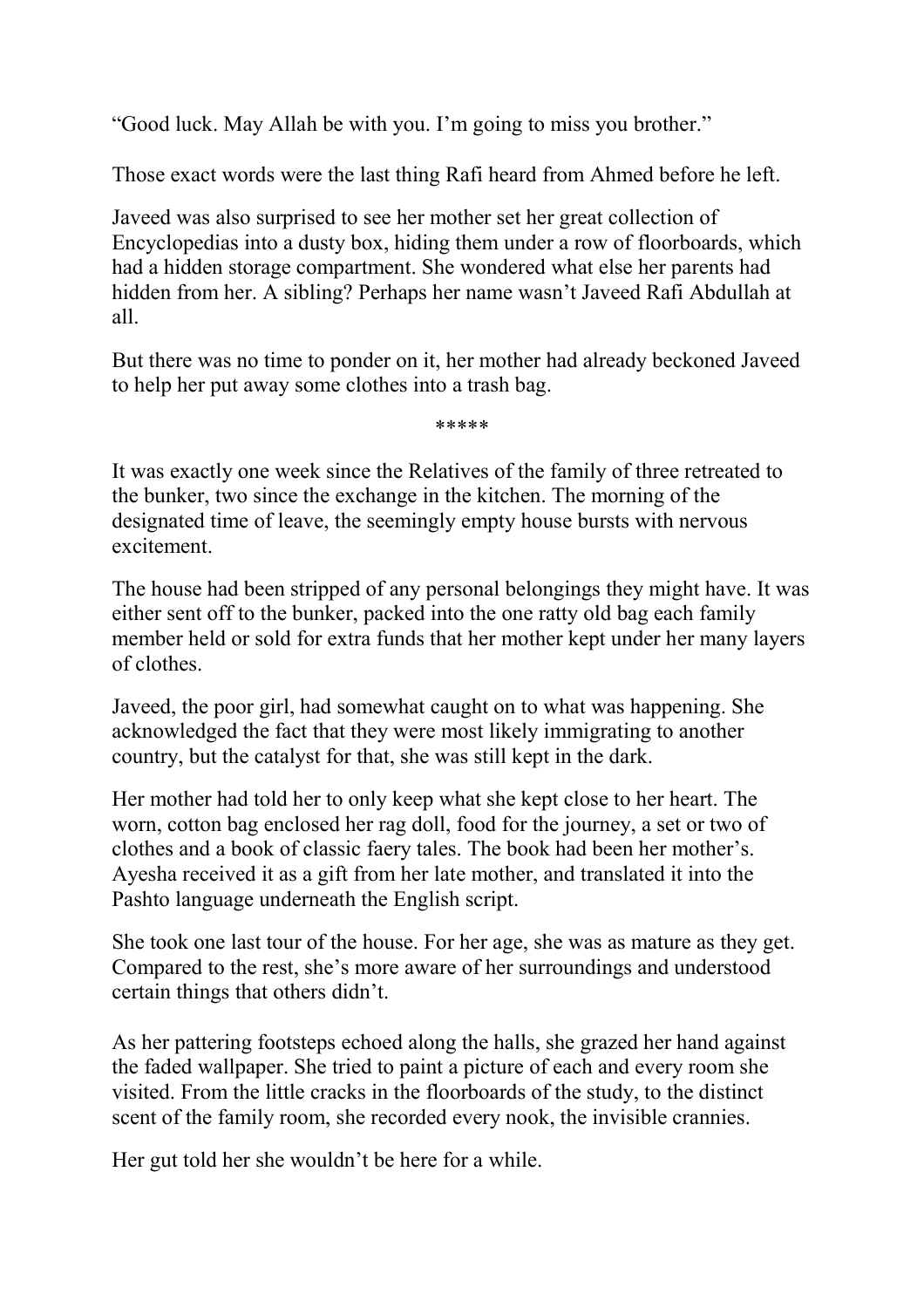As she neared her parents' room, she heard the squeak of sliding glass. She peeked inside only to see her father contently admiring the awards in the trophy case.

Rafi fiddled with the fine sashes and turbans that he had won. After his daughter and wife, the prizes for the countless Buzkashi matches were his pride and joy. He was one of the youngest individuals to become a chapandaz, or master at the art of dragging a goat carcass into the scoring area, at only thirty-five.

He gazed towards the other half to see many of his wife's distinctions. English and the arts seemed to be a main contestant amongst the certificates and trophies. Rafi shook his head, reminiscing only makes things harder. He hastily produced a folder from his satchel and placed only Ayesha's most important qualifications, he thought that it would help them when first starting out in the foreign country.

He closed the case. Just when he step foot out the door, he turned back and grabbed a royal blue sash, the first he had ever won, and tied it around his waist under the thick clothes.

Javeed had already left once she heard her father's steps. She ran to the door and turned to wave at the barren corridor. She wistfully smiled as she exited and closed the door behind her, meeting her mother in the dusty courtyard.

### *Four*

The family of three jolted with every pothole, bump and abrupt stops the truck made. The man, Ali, that was meant to take them to the harbour was gruff and sported a noticeable potbelly. He muttered everything and grunted every minute or two as well.

Rafi shifted uncomfortably right beside Ali, and couldn't fathom how his wife and daughter were doing. Ayesha and Javeed were carefully placed in between various closets to conceal them, the smell musty and like decay. Only adding to the discomfort, they had to curl up as tight as they could to fit and not bump their heads against a cupboard.

"In the back, you two," Ali had instructed with a grunt. "I will knock three times on the panel you two lay against if we approach any military personnel, twice once we are all clear. Be quiet and cover yourselves with this black cloth when I knock"

Rafi wanted to protest as the cloth was being handed to a shaking Javeed, but kept his mouth shut. The burly man who was meant to help them petrified her. Ali had noticed Rafi's reluctance to let them sit at the back amongst all the carpentry.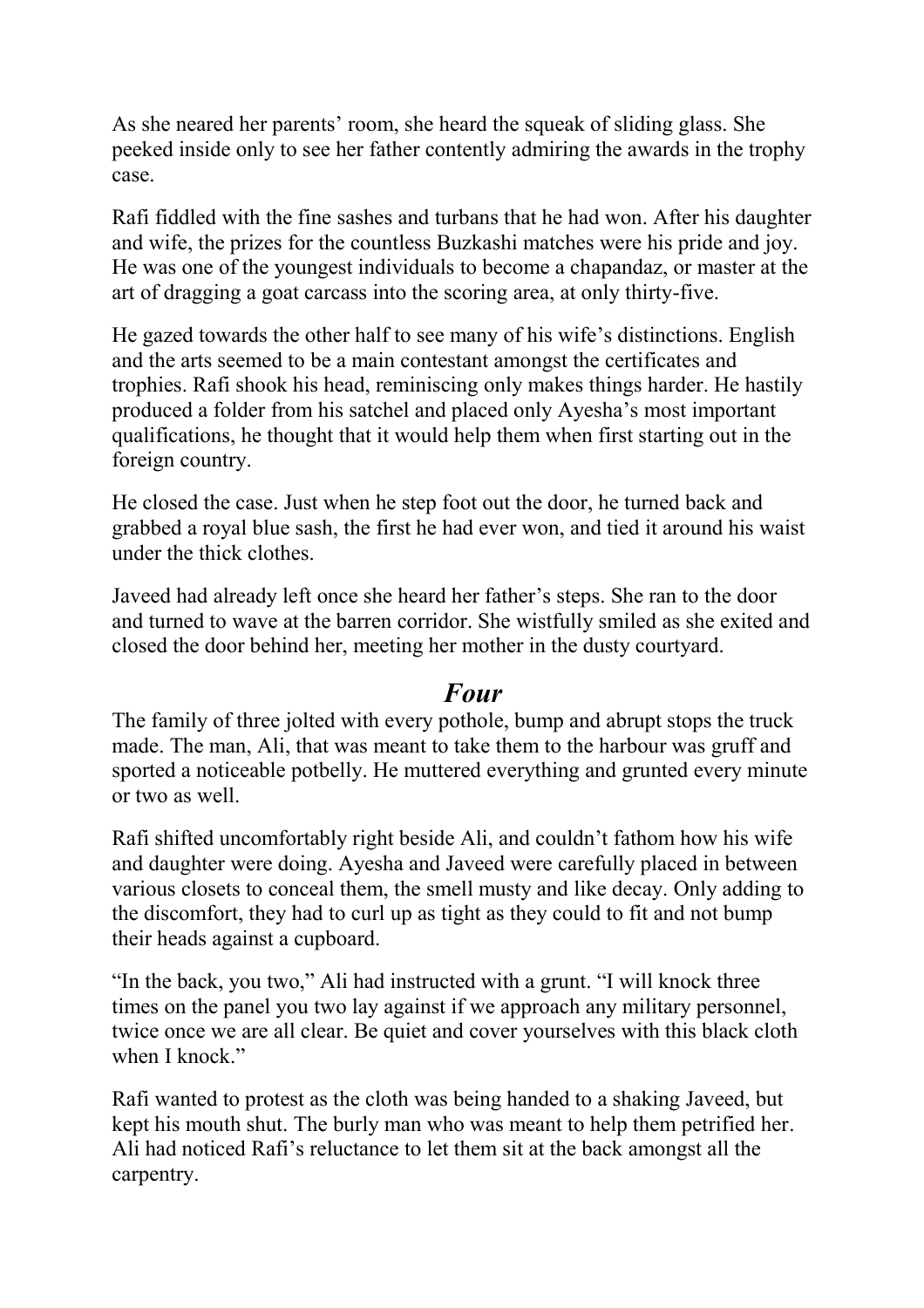"If I could, no one would be sitting back there." Ali tried his best to grumble as nicely as he could, an attempt at reassuring the man.

Which brings the mother-daughter duo to their current situation. Ayesha's heart ached knowing what they had thrown themselves into. But they had to pick up the pieces, of what's left of the war and do with that.

Turning around, leaving it all behind. It's harder than some might say.

Ayesha had sat in silence for around three hours now, and Javeed was growing restless and fidgety, not knowing what to say. The mother in question had too much on her mind, only remembering her daughter at the end of her train of thought. To help Javeed with her restlessness, a story came to mind and she let the words replace the uncharted future.

"One fateful day, twins were born. They were named Selene and Sam," Ayesha started with sigh, caressing her daughter's hair. "But they were special. They could see into the future. Selene would see it happen, Sam would receive the small details. People from all over the world wanted the twins' power, even to go as far as-"

Ayesha was silenced by a series of discreet, but audible knocks. She placed a finger on her lips, her eyes wide and staring at her daughter. Javeed took the initiative to slip the black cloth over them, cloaking them from sight.

Rafi had frozen in his seat once he noticed the silhouette in the distance. He nimbly knocked on the panel between the driver and passenger seat, placed near the joystick. As they finally neared the man at what seemed to be a checkpoint, Rafi quieted down. Not like he was any louder before that.

Ali slowed down to meet the man. He was also apparently bilingual, for he and the man spoke in a completely different tongue. As more words were exchanged, the man cocked his head to the side trying to get a better view of Rafi. Once he did, he nodded in something similar to approval and gestured towards the road ahead.

Breaths of relief were sounded in chorus.

So they continued on, with the motor of the truck always humming along. It was only after they left did Rafi notice that the unknown man held a gun. As well as the Pilotka that stood proudly on his head, the red star shining brightly in the afternoon sun.

\*\*\*\*\*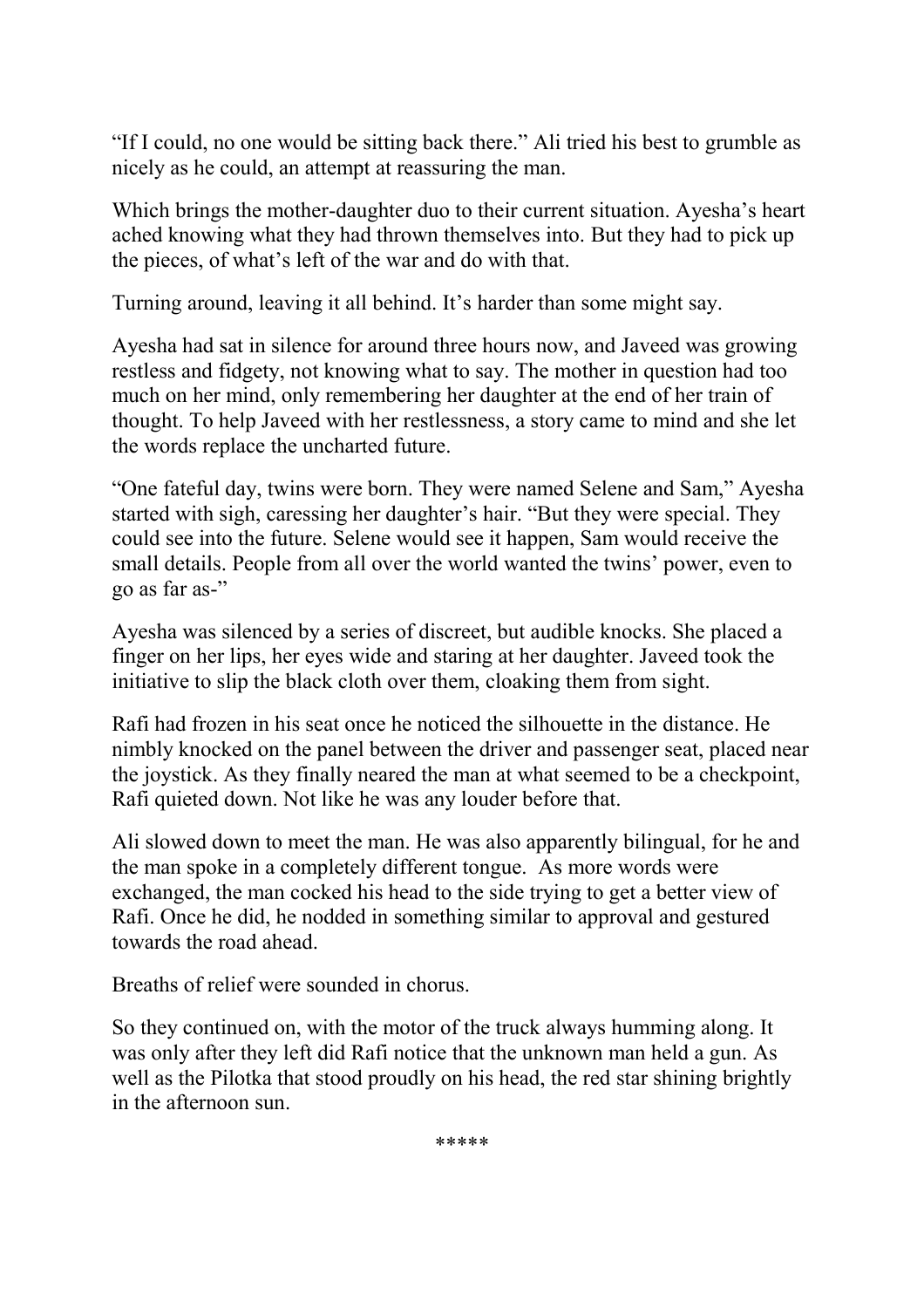And so this continued on. The knocking had become ritualistic and stories were constantly shared. The travellers only stopped for the necessary supplies and rest. It was a rough three days before the strong, salty tang of the sea invaded the interior of the truck.

They finally parked behind a large, rusting and abandoned shipping container. Rafi slipped out of the truck and hauled open the heavy doors of the vehicle. With the help of Ali, he moved aside the carpentry and helps his wife and daughter out the vehicle. Ayesha and Javeed both rubbed their eyes, after spending the past few days in almost absolute darkness.

Ali grunted and beckoned them with a hand to follow him. The family of three kept up with Ali's long strides, despite the gravel and sand in their way. The sky was still a frozen grey, pasty and a normal characteristic for the end of the winter season.

They approached the pier with caution. There was nothing but two boats, which had already been filled to the brim with passengers. The boat that Ali had led them to was rickety, the mint green paint was chipping and it seemed to be teetering to one side. A man at the bow of the boat spotted Ali and hopped onto the wooden pier.

He walked towards the travellers, fiddling with his lip and chewing on a toothpick. Once he reached them, he wiped his grimy hands on his dusty pants and shook the men's hands. He grabbed hold of Ali and Rafi's shoulders as if they were best friends and moved them away.

A quick, muttered deal was made. Rafi handed the man is family's passports and Ali the money. The unnamed man gave Ali a final shake of the hand and pat on the back, before turning to Rafi and leading him back to Javeed and Ayesha.

The man motioned towards the boat. The family immediately scurried over and made way. Climbing on, they lurched forward as they tried to their balance. Rafi was first to slip into the masses of bodies and limbs. He then carried on Javeed and then helped his wife on board.

Another man dressed identically to the one on the bow of the ship approached the family. He checked their bags for any birth certificates or documents of interest then let them go. Nobody noticed how Ayesha had wrapped her arms around her waist, trying to conceal said documents.

Rafi had a hand on his wife's back as he led them towards another friendly looking family.